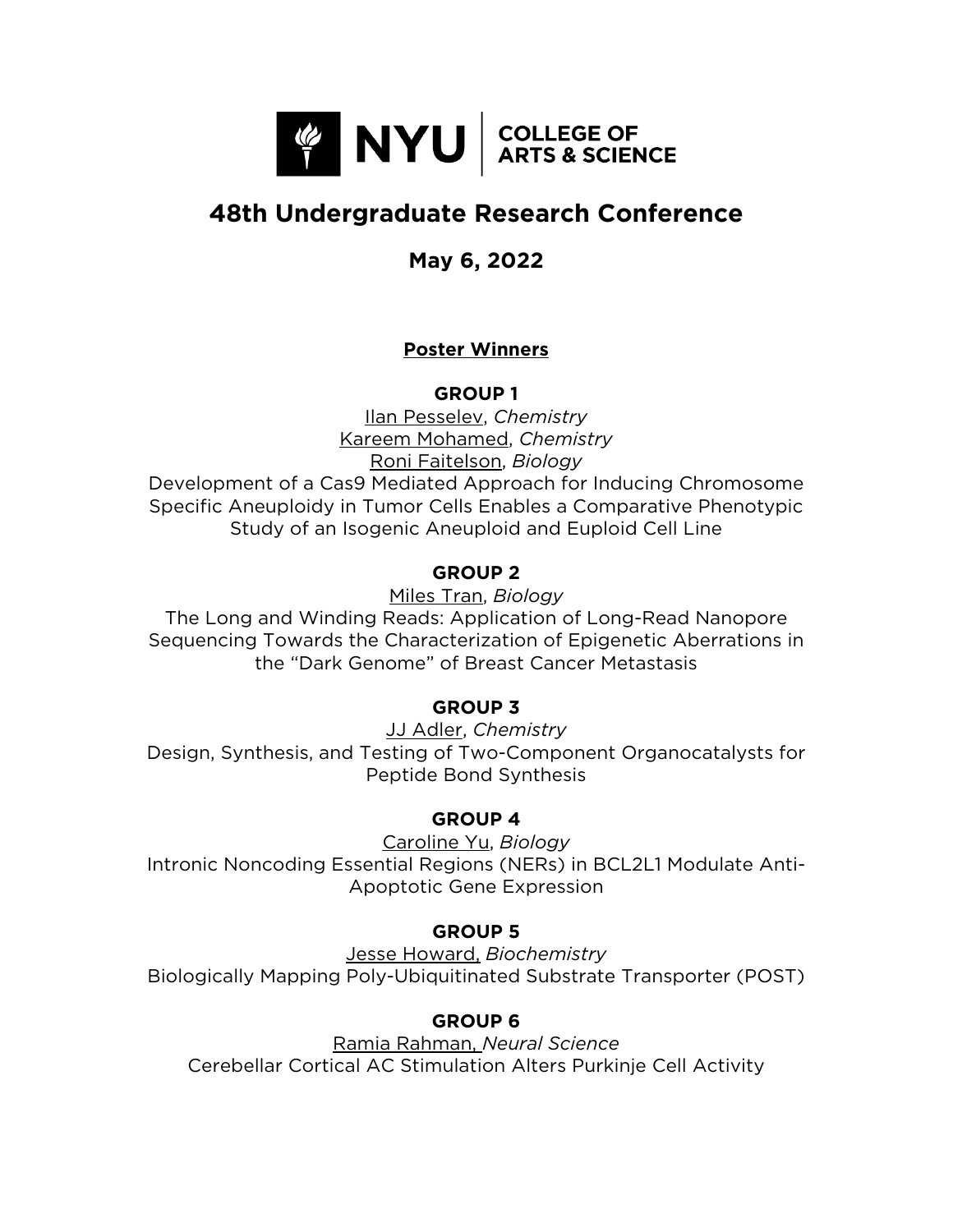### **GROUP 7**

Ayat Agha, *Psychology* The Involvement of Stress-Related Circuitry in Normal and Disordered Maternal Behavior

#### **GROUP 8**

Ashley Feng, *Neural Science* Mutual Information and Efficient Coding

#### **GROUP 9**

Sean Nordquist, *Computer Science, Economics*  Analyzing the Effect of Varying the Breadth of Background Corpora on the Performance of Terminology Extraction Systems

#### **GROUP 10**

Jenna Wisch, *Pre-Health Studies* Addressing Social Needs of Families with a Phone-Based Social Determinants of Health (SDH) Screener at a Pediatric Clinic

### **GROUP 11**

Bruce Wen, *Economics*

Re-Examining RAND Health Insurance Experiment with Modern Approaches: Application of Casual Inference and Machine Learning to Health Economics

#### **GROUP 12**

Jonathan Liles, *Psychology* Cassandra Chum, *Psychology* Alex Boyd, *Psychology* Chrystelle Leveille, *Psychology* Megan Moran, *Psychology* Racial Biases in Children's Media

#### **GROUP 13**

Vidisha Goyal, *Psychology* Hands, Toys, and Objects: Infant Mouthing During Everyday Activity

#### **GROUP 14**

Anabelle Rampersaud, *Psychology* How Do Infants Learn Activities? Caregivers Describe the Objects of Infants' Play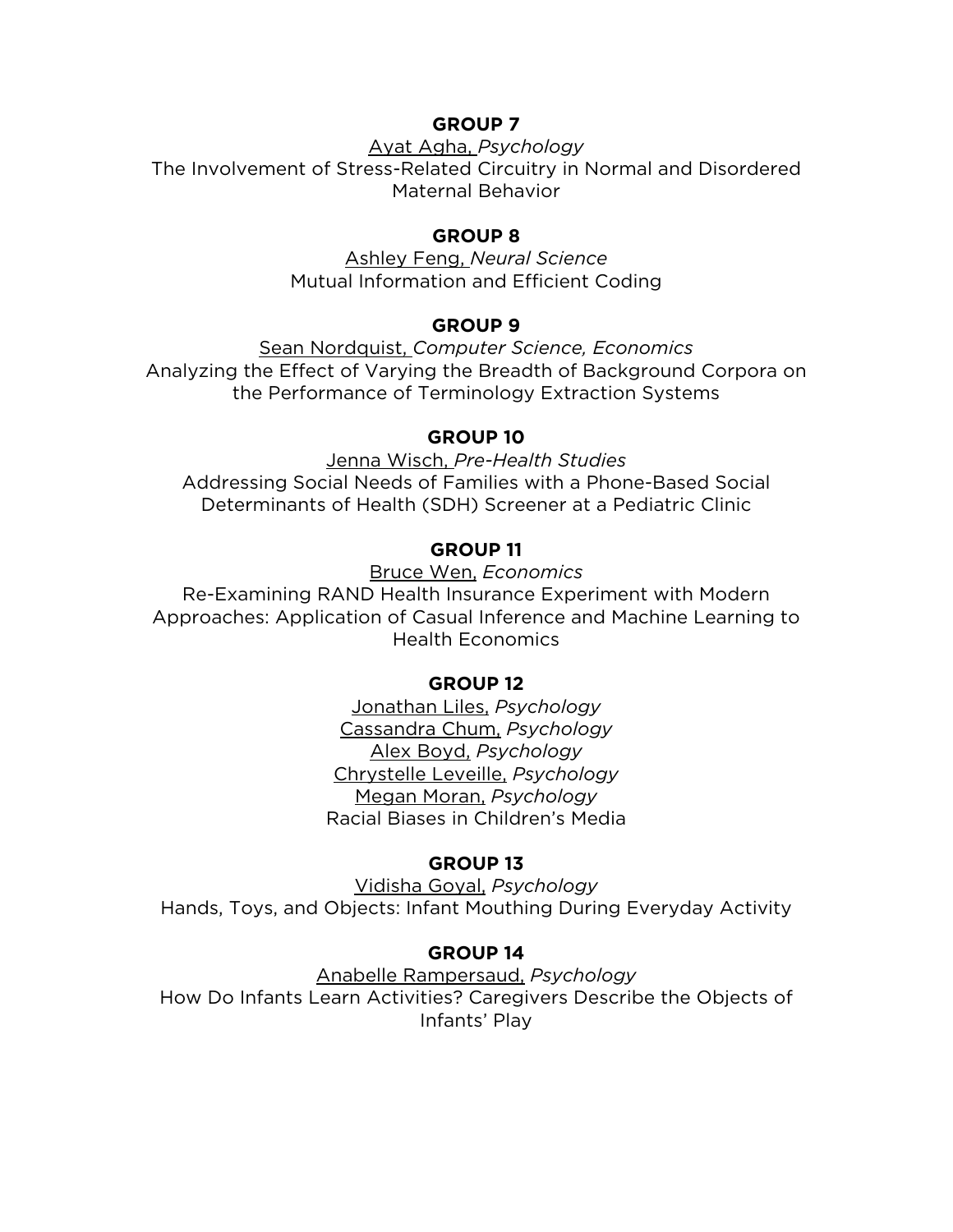#### **GROUP 15**

Ashley Winegarden, *Psychology* Action-Focused Language Increases Children's Confidence in Science Tasks after a Setback

#### **GROUP 16**

Saul Shukman, *Anthropology* Breaking Bad: Confusion in the Study of Bipolar Stone Tools

# **GROUP 17**

Inki Amu, *Psychology* Huidi Yang, *Psychology* Probing The Relationship Between Aphantasia and Music-Evoked Nostalgia

Amisha Vyas, *Psychology* Differentiating Warmth and Morality in Face Perception

# **GROUP 18**

Ramya Manikkan, *Psychology, Studio Art* Affordances for language: Infants' Actions with Objects Shape Caregiver Language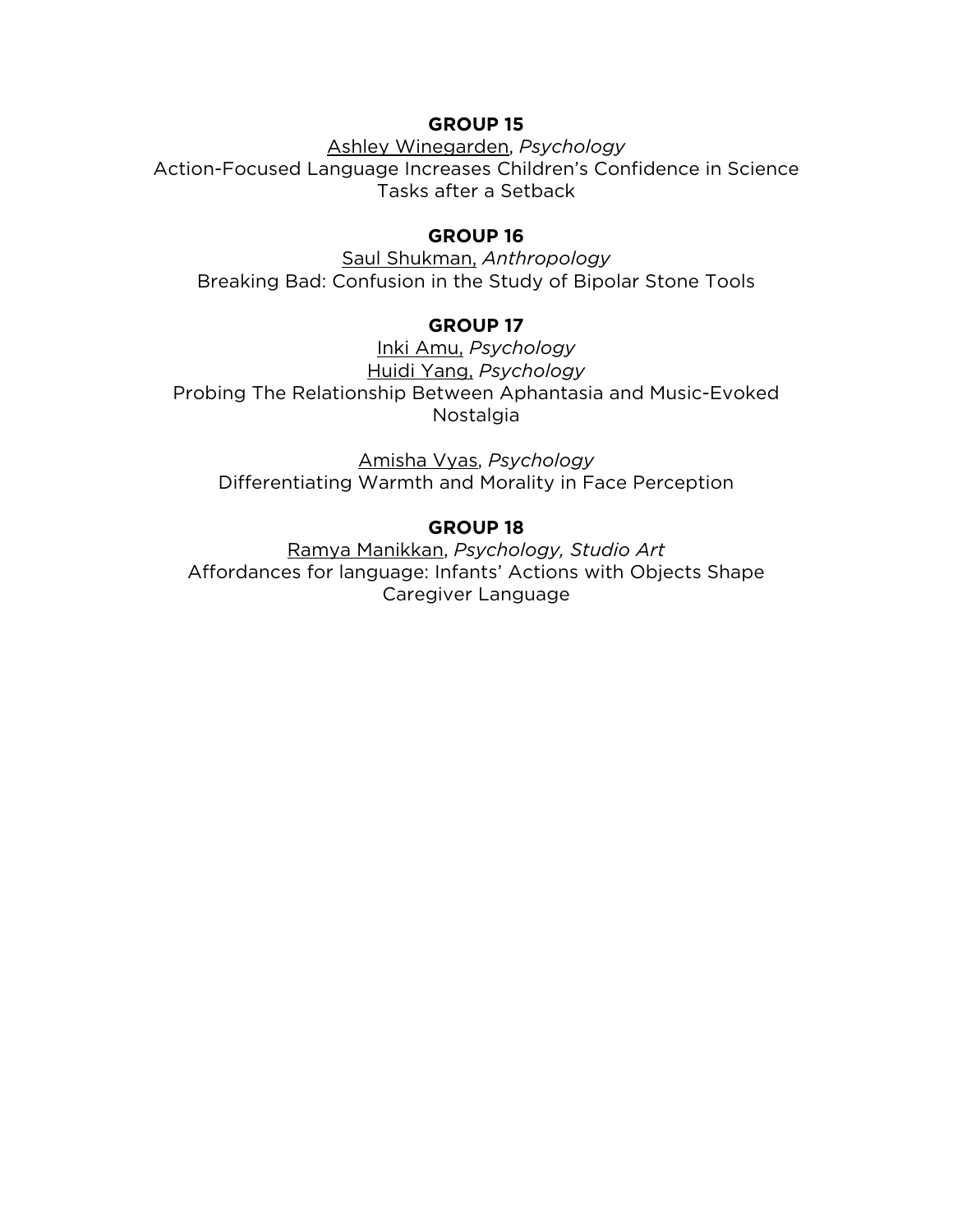### **Panel Winners**

#### **ACCESS TO THE ARTS: DISPLAYING, PRESERVING, PERFORMING, AND INTERPRETING**

Alyssa Kim, *Art History, Psychology* The Barnes Legacy: Exploring the Exhibition Politics behind Displaying African Art

### **CULTURE AND SOCIETY I**

Ebony Williams, *Politics*

Salient Identity and Political Polarization: The Effects of Altering Salient Identity on Political Polarization in Guyana

#### **CULTURE AND SOCIETY II**

Nikkie Lyubarsky, *History, International Relations* The Search for a Jewish Homeland: An American Perspective on Birobidzhan 1928–1950

#### **CULTURE AND SOCIETY III**

Catherine Cao, *Applied Psychology, East Asian Studies* Merciful Anger: The Esoteric Cult of "Five Wisdom Kings" and State-Protection Buddhist Rituals in Eighth-Century China and Japan

Anna Langlois, *Journalism, Politics* Prepper, Inc.: COVID-19 and the Doomsday-Industrial Complex

#### **ENVIRONMENTAL ISSUES**

Olive Ottaviano*, Anthropology, Environmental Studies* Solar Power Structure: New York State's Representation of Low-Income Households in Community Solar Public Records (2010– 2022)

Eni Owoeye, *Environmental Studies, International Relations* The Scope of Policy Responses to New Sulfur Pollution Abatement Technology for Vessels Traveling within U.S. Waters

#### **EXAMINING THE ARTIST**

Angela Cai, *English and American Literature, Social & Cultural Analysis* The Poetics of Detention and Belonging: Spatializing Angel Island Immigration Station

#### **GENDER STUDIES: A GLOBAL VIEW I**

Chaoting Tang, *Sociology* "I Wish I Could Be Rich": A Study of Male Sex Workers in China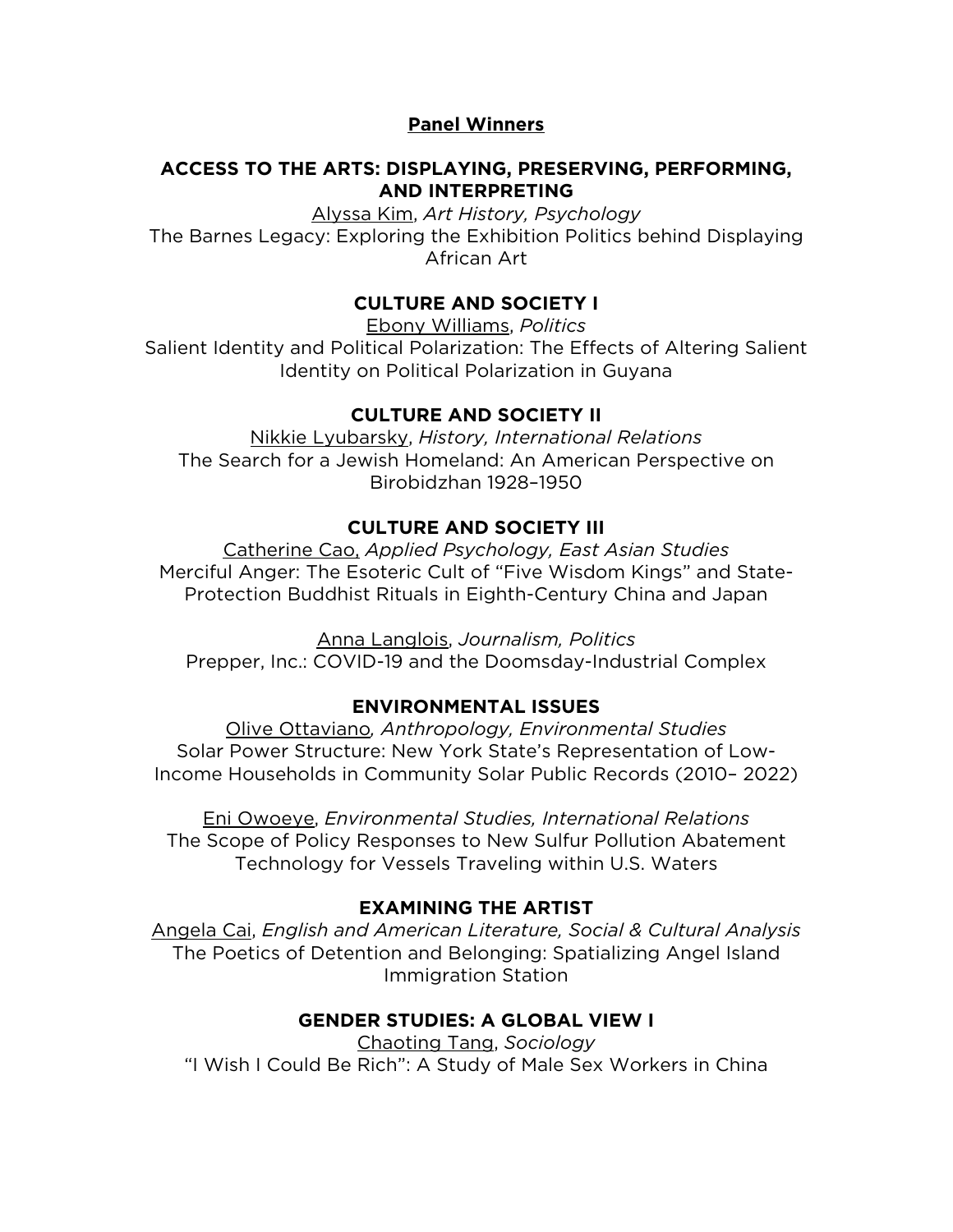### **GENDER STUDIES: A GLOBAL VIEW II**

Ilona Cherepakhina, *Mathematics*, *Sociology* Digital Gaslighting: The Use of Belittling and Discrediting Towards Prominent Political Women on Social Media

#### **GLOBAL ISSUES PAST AND PRESENT**

Tzivia Appleman, *Politics* Analyzing Attitudes Towards Uyghur Muslims among Chinese Nationals Living Abroad

#### **ISSUES IN LAW, JUSTICE, AND GOVERNMENT I**

Kenan Anderson, *Data Science* Predicting Ideology: Can You Spot Political Mavericks in the Age of Twitter

#### **ISSUES IN LAW, JUSTICE, AND GOVERNMENT II**

Laila Tijani, *Sociology* The Prisoner Reentry Experience and Presentation of Self in the Digital Information Age

# **ISSUES IN LINGUISTICS**

Cassi Jones, *Economics, French and Linguistics* Fragment Answers and Focus Exempt Anaphora

# **LATIN AMERICAN STUDIES**

Sofia Olivarez, *English and American Literature*, *Sociology* Machismo and Self-Image among Dominican American Brothers and **Sisters** 

# **LITERATURE THROUGH THE AGES**

Kayla Thompson, *English and American Literature* Virginia Woolf's Orlando, A Biography: Mediating Queer Identity through Configurations of Blackness

#### **MATHEMATICS AND MODELING IN UNDERSTANDING OF THE PHYSICAL WORLD I**

Aurelia Meiqi Brook, *Mathematics, Physics* Andreas Tsantilas, *Mathematics, Physics* Noise Benchmarking and Error Mitigation of IBM Q Systems

### **MATHEMATICS AND MODELING IN UNDERSTANDING OF THE PHYSICAL WORLD II**

Jennifer Zeng, *Computer Science* Physical Reasoning in an Open World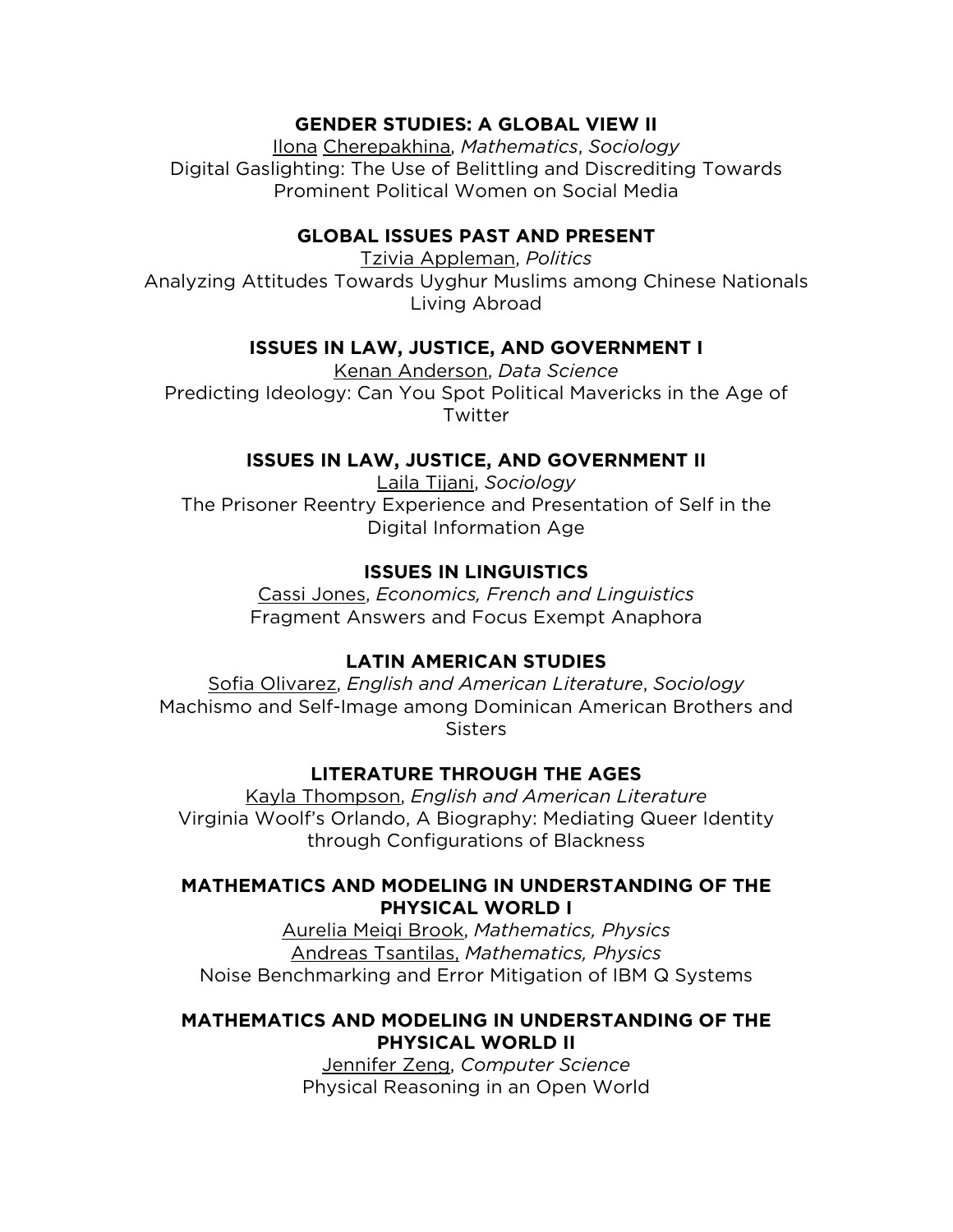# **MOLECULES OF LIVING SYSTEMS I**

Ari Davydov, *Biology, Philosophy* 3-Dimensional Organization and Dynamics of Microsporidian Infection

# **MOLECULES OF LIVING SYSTEMS II**

Evelyn Keefer, *Biology* Regulation of Neuron Number in the Drosophila Visual System

# **NEW YORK CITY: LONGSTANDING CHALLENGES AND DYNAMIC CHANGE**

Docker Clark, *Environmental Studies, French* Sunflower Superpowers on Governors Island: Soil Bioremediation and the Phenotypic Effects of Heavy Metals on Helianthus Salicifolius

# **PSYCHOLOGY: HUMAN BEHAVIOR AND PERCEPTION I**

Anna Park, *English and American Literature, Psychology* How Similar is Similar Enough? An Intersectional Approach to Examining Women's Acceptance of Role Models

# **PSYCHOLOGY: HUMAN BEHAVIOR AND PERCEPTION II**

Gabby Applebaum, *Psychology*

Did Famous Scientists Have to Overcome Obstacles? Investigating Motivational Messages in Children's Books and Differences by Scientist Gender, Race, Ethnicity, and Domain

Adriana Bayron, *Biology*

Correlating UE Primitives and Their Failed Counterparts to Individual FMA scores

# **SOCIAL CONCERNS IN HEALTHCARE I**

Diya Cherian, *Global Public Health, Biology* Characterizing Candida auris: Charting the Course, Risks, and Epidemiology of an Emerging Fungal Pathogen—New Jersey, 2017–2021

# **SOCIAL CONCERNS IN HEALTHCARE II**

Isa Buitron, *History, Journalism* The Voices of Personalized Medicine

# **TECHNOLOGY AND SOCIETY**

Mina Mohammadi, *Politics* Sanctioned Country to Crypto Economy: On Iran's Uptake of Cryptocurrencies